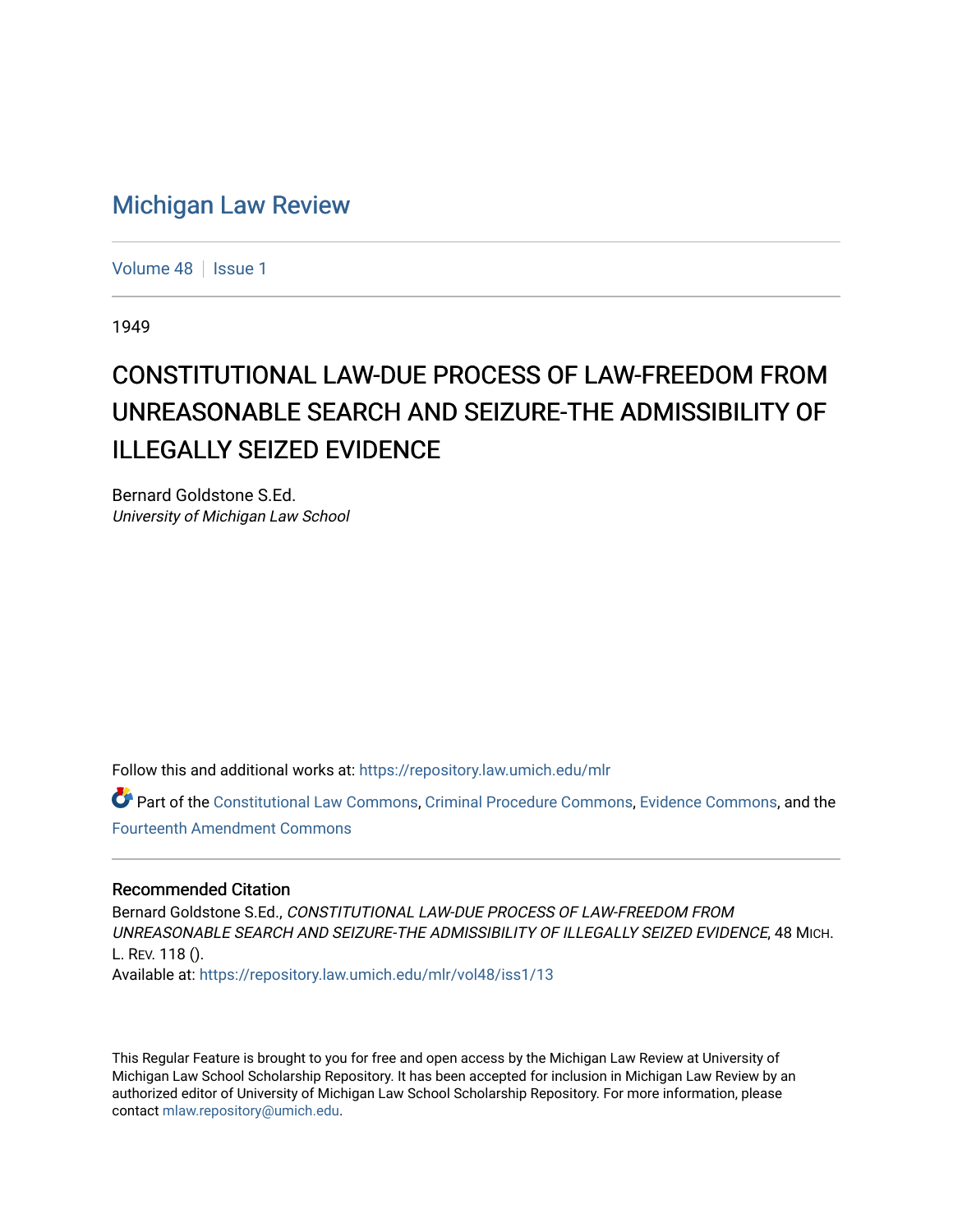CONSTITUTIONAL LAW-DUE PROCESS OF LAW-FREEDOM FROM UNREASON-ABLE SEARCH AND SEIZURE-THE ADMISSIBILITY OF ILLEGALLY SEIZED EVI-DENCE-Local police officers entered the private office of petitioner, a practising physician, without a warrant and seized his private books and records. As a result of the information thus obtained, petitioner was convicted of conspiracy to perform an abortion. Petitioner claimed that his constitutional rights were invaded contending that due process of law under the Fourteenth Amendment includes freedom from unreasonable search and seizure and prevents the admission of illegally seized evidence, but this was denied by the Supreme Court of Colorado and the conviction was affirmed.1 On certiorari to the Supreme Court of the United States, *held,* affirmed, three justices dissenting. The due process clause of the Fourteenth Amendment guarantees freedom from unreasonable search and seizure by state officials, but does not forbid the admission of evidence obtained in such illegal fashion. *Wolf-v. Colorado* (U.S. 1949) 69 S.Ct. 1359.

Four questions were raised by the principal case. The first was whether or not the Fourth Amendment of the Bill of Rights is included in the due process clause of the Fourteenth Amendment. The contention that the due process clause extends to all the guarantees of the Bill of Rights was once again rejected by five members of the Supreme Court.2 Although this result has persistently been reached,<sup>3</sup> the Court, using the gradual process of inclusion and exclusion,<sup>4</sup> has ruled that such fundamental rights as freedom of speech, press, religion and assembly are essential to due process.5 Protection accorded citizens against state action is further broadened by the Court's holding in the principal case that the substantive right guaranteed by the Fourth Amendment-freedom from unreasonable search and seizure-is now a part of the due process clause.6 The majority opinion, written by Justice Frankfurter, stated that the security of one's privacy against arbitrary intrusion by the local police is basic to a free society and is implicit in the concept of ordered liberty.<sup>7</sup> The Court was not faced with

1 Wolf v. People of the State of Colorado, 117 Col. 279, 187 P. (2d) 926 (1947) and 117 Col. 321, 187 P. (2d) 928 (1947).

<sup>2</sup>Chief Justice Vinson, Justices Frankfurter, Jackson, Reed and Burton.

<sup>3</sup>See Hurtado v. California, 110 U.S. 516, 4 S.Ct. 111 (1884); Palko v. Connecticut, 302 U.S. 319, 58 S.Ct. 149 (1937); Adamson v. California, 332 U.S. 46, 67 S.Ct. 1672 (1947).

<sup>4</sup>Davidson v. New Orleans, 96 U.S. 97, 104 (1877).

5 Gitlow v. New York, 268 U.S. 652, 45 S.Ct. 625 (1925) (speech); Near v. Minnesota, 283 U.S. 697, 51 S.Ct. 625 (1931) (press); Everson v. Board of Education, 330 U.S. 1, 67 S.Ct. 504 (1947) (religion); DeJonge v. Oregon, 299 U.S. 353, 57 S.Ct. 255 (1937) (assembly).

<sup>6</sup>This is the first time that the Court has ever ruled directly on this question for it declined in previous cases to pass upon the question, either because is was unnecessary for immediate purposes, Consolidated Rendering Co. v. Vennont, 207 U.S. 541, 28 S.Ct. 178 (1908) or because there was no federal issue created, National Safe Deposit Co. v. Stead, 232 U.S. 58, 34 S.Ct. 209 (1914).

7 Principal case at 1361.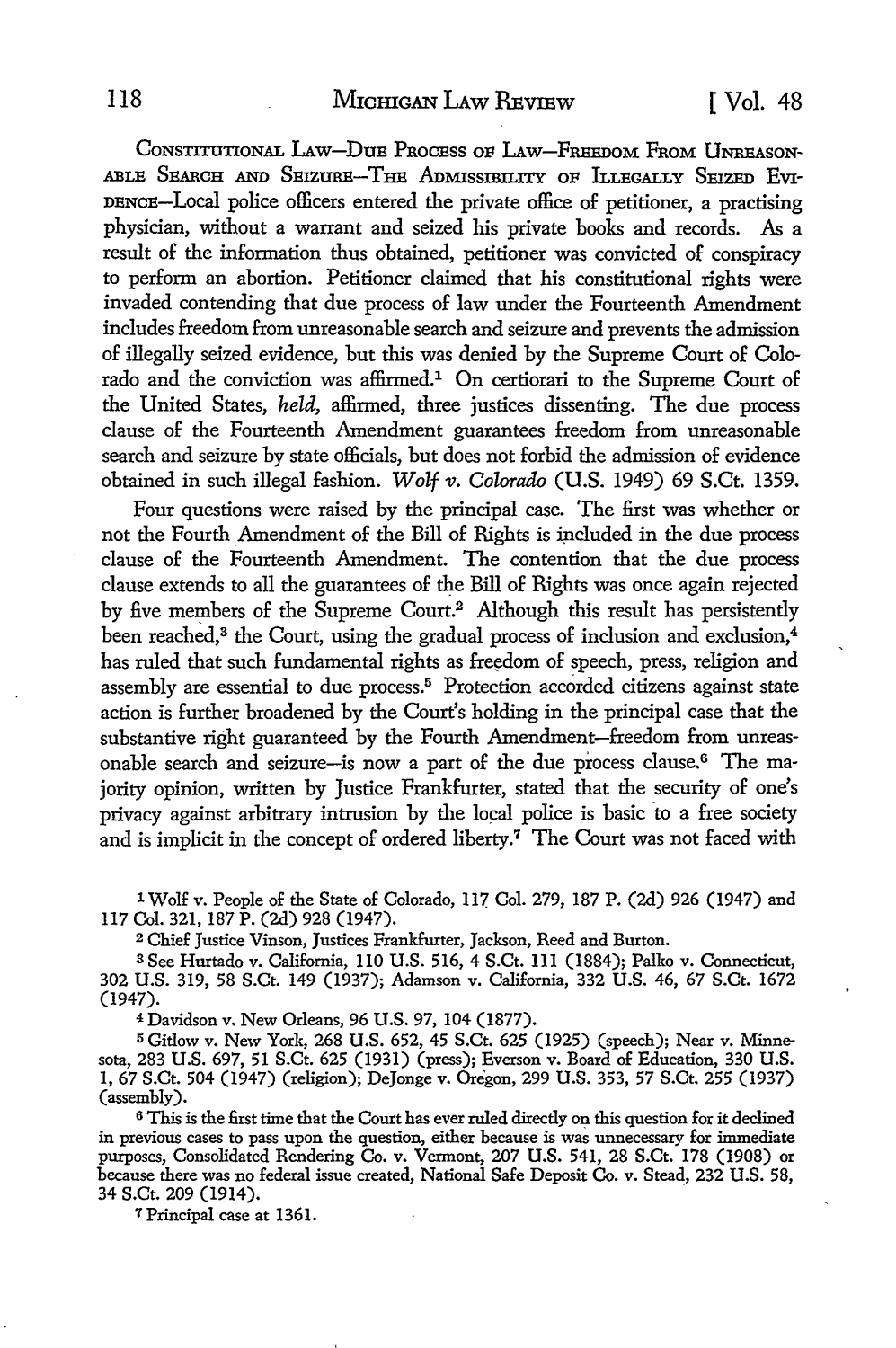the question of what is an unreasonable search and seizure by a local officer, since the search for petitioner's books and records for evidentiary purposes was clearly illegal,<sup>8</sup> but the Court will eventually have to decide whether uniform standards of interpretation of search and seizure cases will be applied *to* both federal and state action.<sup>9</sup> The remaining three questions involved the problem of enforcing the prohibitions of the Fourth Amendment under the due process clause. The federal courts have consistently applied the rule that evidence secured by federal officials through illegal search and seizure is inadmissible against the person whose rights have been invaded.<sup>10</sup> The second question before the Court was whether this exclusionary rule is an intrinsic part of the Fourth Amendment, or merely a judicial rule of evidence. There are no express words in the amendment to classify the rule as a part thereof.<sup>11</sup> Justification for the rule has been sought either under the Fifth Amendment of the Bill of Rights, which has been said to protect every person from incrimination by the use of illegally seized evidence,<sup>12</sup> or because exclusion is the only satisfactory means of enforcing the safeguards of the Fourth Amendment.13 Furthermore, the rule has not been restricted to questions of unreasonable search and seizure, but it has been applied to illegal detention,<sup>14</sup> wiretapping<sup>15</sup> and to a variety of other fields.<sup>16</sup> Thus the majority of the Court logically held that the rule was not derived from the explicit requirements of the amendment, but that it was a

<sup>8</sup> Gouled v. United States, 255 U.S. 298, 41 S.Ct. 261 (1921); Davis v. United States, 328 U.S. 582, 66 S.Ct. 1256 (1946).

9 The question of what is an unreasonable search and seizure under the Fourth Amendment has caused the Court much difficulty. See Davis v. United States, supra, note 8; Zap v. United States, 328 U.S. 624, 66 S.Ct. 1277 (1946); McDonald v. United States, 335 U.S. 451, 69 S.Ct. 191 (1948); Lustig v. United States, (U.S. 1949) 69 S.Ct. 1372; 45 MICH. L. REv. 605 (1947). Conceivably a search by local officials could be valid under local law but invalid under the due process clause.

10 Boyd v. United States, 116 U.S. 616, 6 S.Ct. 524 (1886); Weeks v. United States, 232 U.S. 383, 34 S.Ct. 341 (1914); Trupiano v. United States, 334 U.S. 699, 68 S.Ct. 1229 (1948). For a complete analysis of the rule see 58 YALB L. J. 144 (1948). This federal rule of exclusion is contra to the common law rule that the illegal or irregular means of procuring evidence is not cause for its rejection at trial. See 8 WIGMORE, EVIDENCE, 3rd ed., §2183 (1940).

11 See Hamo, ''Evidence Obtained by illegal Search and Seizure," 19 ill. L. REv. 303 (1925) and 42 MICH. L. REv. 681 (1944).

<sup>12</sup> Boyd v. United States, supra, note 10. The Fifth Amendment provides: "No person  $\dots$  shall be compelled in any criminal case to be a witness against himself.  $\dots$  "

13 Weeks v. United States, supra, note 10. See 45 MrcH. L. REv. 605, 614 (1947); Atkinson, "Admissibility of Evidence Obtained Through Umeasonable Searches and Seizures,'' 25 CcL. L. REv. 11 (1925); 58 Yale L. J. 144 (1948).

14 McNabb v. United States, 318 U.S. 332, 63 S.Ct. 608 (1943); Upshaw v. United States, 335 U.S. 410, 69 S.Ct. 170 (1948).

15 Nardone v. United States, 308 U.S. 338, 60 S.Ct. 266 (1939); Olmstead v. United States, 277 U.S. 438, 48 S.Ct. 564 (1927).

16 See 58 YALB L. J. 144, 149 (1948).

٠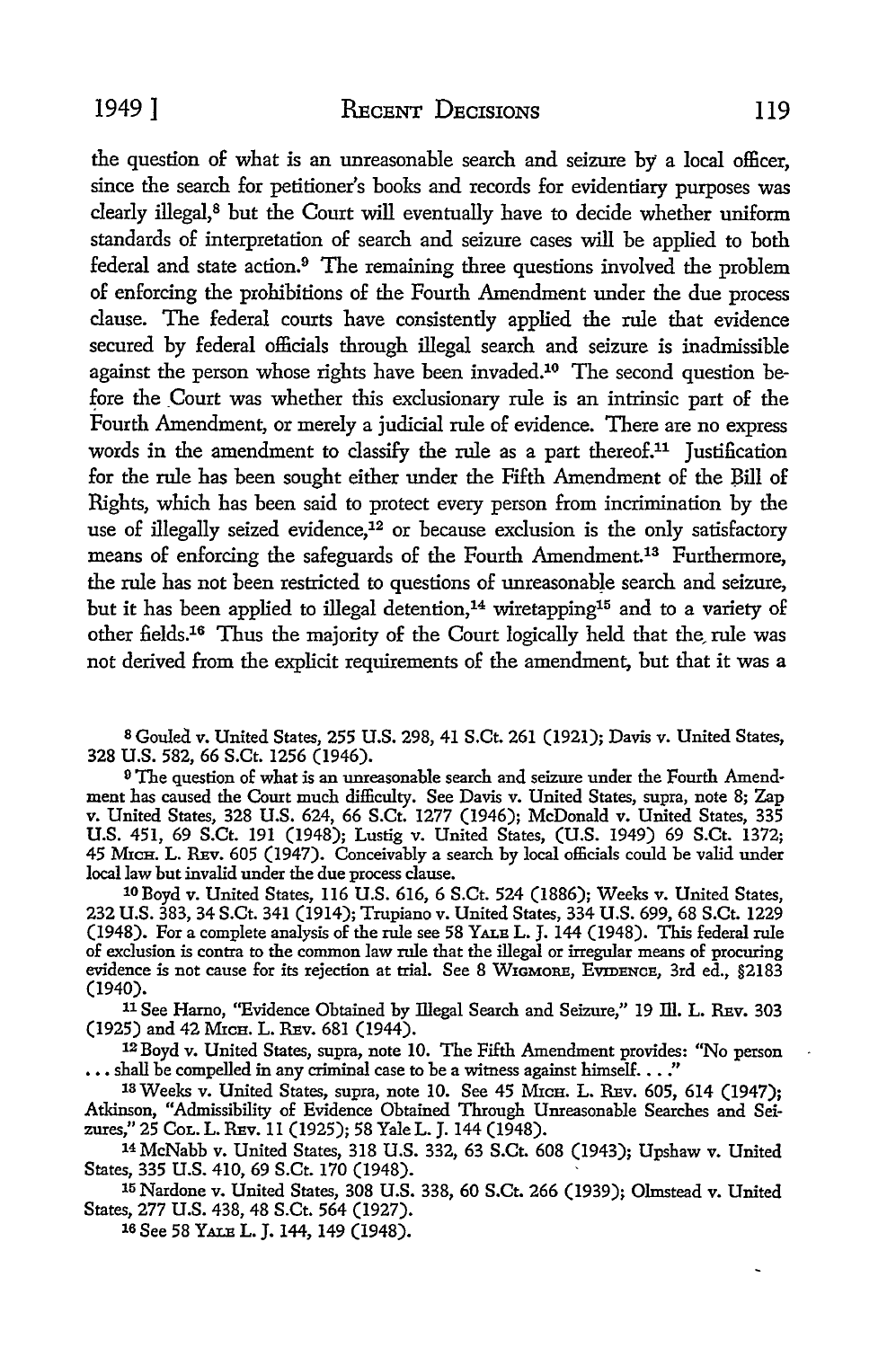matter of judicial implication-a rule of evidence laid down by the Supreme Court which Congress could change if it so desired.17

The third question raised by the case was whether or not the admission of illegally seized evidence, apart from its relationship to the Fourth Amendment, was in itself a violation of due process of law. Traditionally the Supreme Court has held that procedural due process of law requires that the accused receive a fair trial in all respects and in all stages.18 Accordingly, at times a state cannot deprive the accused of assistance of counsel,<sup>19</sup> nor can it secure a conviction based on perjured evidence<sup>20</sup> or on a confession obtained by coercion.<sup>21</sup> But a common law jury<sup>22</sup> and a grand jury indictment<sup>23</sup> are not required, nor is there a prohibition against self-incrimination<sup>24</sup> or double jeopardy.<sup>25</sup> Thus there is no basis for saying that the admission of illegally seized evidence, which is relevant and reliable, is a departure from the fair trial concepts of due process as developed by the Court.<sup>26</sup> Petitioner's argument that due process was violated by · the admission of the illegally seized evidence because the exclusionary rule was vital to the protection of the right to be free from unreasonable search and seizure presented the fourth question raised by the principal case. Such an extension of procedural due process beyond the area of fair trial requirements to include the disciplining of lawless state officials was denied by the Court. Justice Frankfurter held that it was not for the Court to condemn, as falling below the minimal standards assured by due process, a state's reliance on what he characterized as other "equally effective" methods of protecting the right of privacy.<sup>27</sup> A rule rejected by thirty states, ten countries in the British Common-

17 Principal case at 1-361. Justice Black, in his concurring opinion, states that McNabb v. United States, supra, note 14, is authority for holding it is a judicial rule of evidence. But see Justice Rutledge's dissent in the principal case on p. 1368.

18 ROTTSCHAEFER, CONSTITUTIONAL LAW, §327 (1939); Palko v. Connecticut, supra, note 3.

19 Powell v. Alabama, 287 U.S. 45, 53 S.Ct. 55 (1932). See 47 MxcH. L. REv. 705 (1949).

20 Mooney v. Holohan, 294 U.S. 103, 55 S.Ct. 340 (1935).

21 Brown v. Mississippi, 297 U.S. 278, 56 S.Ct. 461 (1936). See 46 MicH. L. REv; 1108 (1948).

<sup>22</sup>Maxwell v. Dow, 176 U.S. 581, 20 S.Ct. 448 (1900).

23 Hurtado v. California, supra, note 3-.

<sup>24</sup>Twining v. New Jersey, 211 U.S. 78, 29 S.Ct. 14 (1908); Adamson v. California, supra, note 3. See 46 MICH. L. REv. 372 (1948).

25 Palko v. Connecticut, supra, note 3.

26 State courts had previously held that it was not a denial of due process to admit such evidence. Commonwealth v. Donnelly, 246 Mass. 507, 141 N.E. 500 (1923); Johnson v. State;152 Ga. 271, 109 S.E. 662 (1921).

\_ 27 Principal case at 1363. Possibly another reason for not incorporating the exclusionary rule into due process would be the invalidation of laws of thirty states on the subject and the nullification of the proceedings under these laws. See Adamson v. California, supra, note 3, arid 46 MICH. L. REv. 372, 377 (1948).